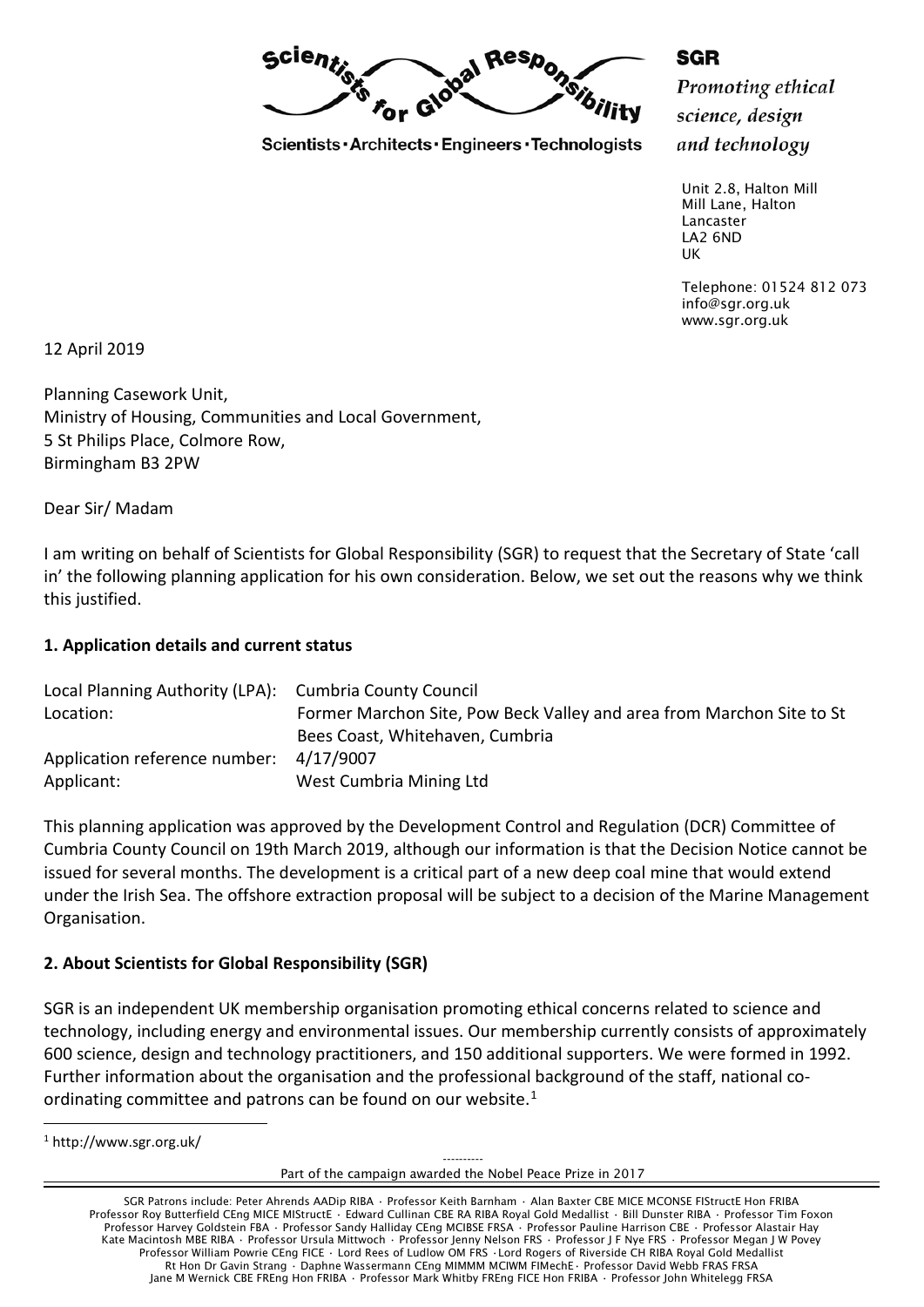## **3. Planning reasons to request 'call-in'**

# A. Greenhouse gas (GHG) emissions[2](#page-1-0)

The application states that approximately 2.8 million tonnes (Mt) of coal would be extracted from the mine each year during the main production phase. With the mine's lifetime expected to be 50 years, this could lead to the extraction of a total of about 140Mt, with an associated level of GHG emissions from its use. As such, the application should be considered 'nationally significant'. Specifically, it is likely to:

- have significant effects beyond the immediate locality;
- conflict with national policies on important matters in particular, the Climate Change Act 2008; and
- give rise to substantial cross-boundary or national controversy in particular, undermining international efforts under the 2015 Paris Climate Agreement.

Using official GHG conversion factors, we calculate that the mine would lead to annual emissions of 8.3Mt of carbon dioxide equivalent (CO2e) during its main production phase through use of the coal in blast furnaces or cement production, either within the UK or Europe.<sup>[3](#page-1-1)</sup> Use of standard figures for lifecycle CO2e emissions  $$ including mining energy use, fugitive methane emissions from the mine, transportation of the coal, and coal processing – would add a further 1.2Mt per year. $4$ 

Neither the applicant nor the LPA provide figures for GHG emissions from the use of the coal. We think this is a very serious omission, especially as this impact is highly material to compliance with the aims of the national and international agreements listed above. We will return to this issue below.

The applicant did provide information on some lifecycle carbon dioxide emissions. It estimated an annual saving of approximately 0.1Mt due to reduced travel distance for coal. Its argument was that the Cumbrian coal would entirely replace an equivalent amount of US coal used in UK and/or European installations. It also argued that fugitive methane emissions from the mine would be captured. Even if all such savings were to be realised in practice, these would still only represent a few percent of the CO2e emissions from coal use, i.e. very small in comparison with the overall impacts.

Returning to the figure of 8.3MtCO2e for annual coal use, we estimate that this is equivalent to the emissions of over 1 million UK citizens,<sup>[5](#page-1-3)</sup> which is obviously a very significant level, especially given the applicant's plan to operate the mine for 50 years – i.e. until about 2070. Inclusion of the lifecycle CO2e emissions of coal use would obviously increase this figure further. There is a clear conflict between this and the aim to reduce UK GHG emissions by 80% by 2050 – the current target of the Climate Change Act – or the stronger aim to reduce international emissions such than global temperature change is kept "well below 2°C" – as specified in the Paris Climate Agreement.

<span id="page-1-1"></span><span id="page-1-0"></span> $\overline{a}$  $2$  Figures in this section are given to two significant figures which we consider to be consistent with the level of uncertainties. <sup>3</sup> The application states that 2.43Mt of metallurgical coal (for iron and steel production) and 0.35Mt of thermal coal (probably for cement production) would be extracted per year during the main production phase (which is due to start in the fifth year after the coal mine opens). Each tonne of metallurgical coal emits 3.06tCO2e during its use. The unit emissions of thermal coal are 2.45tCO2e. Hence the use of the coal from this mine would lead to emissions of approximately 8.29MtCO2e each year. GHG conversion factors can be found in: BEIS (2018). 2018 Government GHG Conversion Factors for Company Reporting. Department for Business, Energy and Industrial Strategy. https://www.gov.uk/government/publications/greenhouse-gas-reporting-conversionfactors-2018

<span id="page-1-2"></span><sup>4</sup> The lifecycle ('well to tank') conversion factor for metallurgical coal is 0.45MtCO2e, and for thermal coal, 0.38MtCO2e (BEIS, 2018 – as note 2).

<span id="page-1-3"></span><sup>&</sup>lt;sup>5</sup> The latest figures for UK emissions per head of population are 8.1 tCO2e – on a 'production' basis, including UK land-use change and international transport. This was calculated using national greenhouse gas statistics - Department for Business, Energy and Industrial Strategy (2019). Final UK greenhouse gas emissions national statistics: 1990-2017.

https://www.gov.uk/government/statistics/final-uk-greenhouse-gas-emissions-national-statistics-1990-2017 - and UK population estimates from the Worldometers website (which is itself extrapolated from official national statistics) http://www.worldometers.info/world-population/uk-population/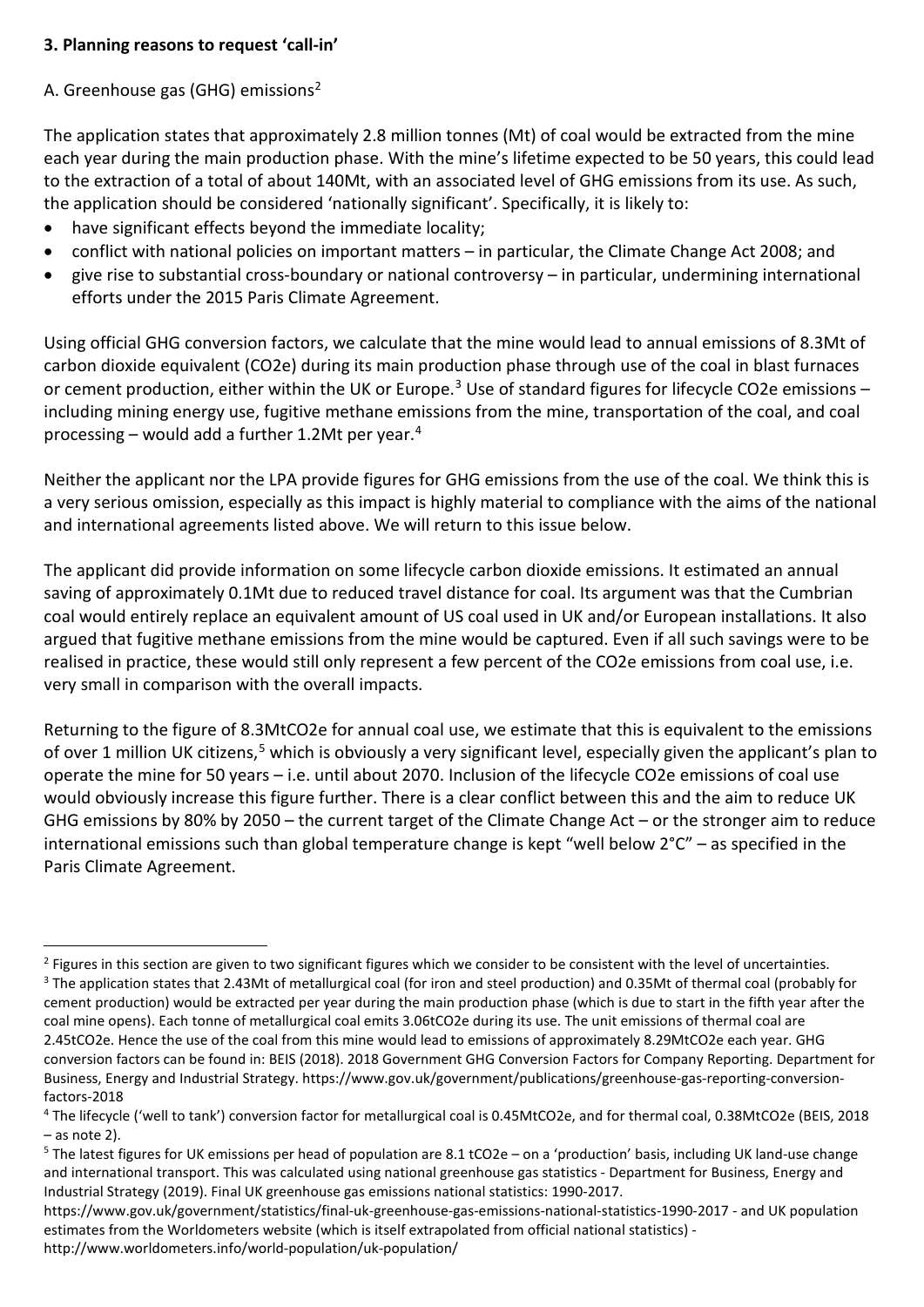One argument used by the applicant concerning GHG emissions is that coal from the proposed mine will directly and completely substitute for coal from further afield (e.g. USA). This argument assumes that the substituted coal would not be burnt elsewhere in the world, i.e. that coal production elsewhere would be reduced by the same amount as that of the Cumbrian mine. In practice, this is highly unlikely to happen. Coal is an internationally traded commodity, and the expansion of supply created by the opening of a new mine would help depress coal prices – and thus it would actually be more likely to *increase* coal use internationally (at least in the short term).

## B. Demand for metallurgical (coking) coal

The applicant claims that the demand for coking coal can be assumed to follow a growing 'business-as-usual' pathway within the UK and EU for the foreseeable future. There are major reasons to doubt this. In the first instance, UK steel production using blast furnaces – fed by coking coal – is not secure. There remain only two steel plants using blast furnaces in the UK, at Port Talbot and Scunthorpe. The plant at Scunthorpe announced the loss of up to 400 jobs in late 2018.<sup>[6](#page-2-0)</sup> Meanwhile, the Port Talbot plant is only 'guaranteed' until 2022. The industry has continued to find it very difficult to compete internationally.

In addition, international demand for coking coal is unlikely to rise in line with steel demand, as the applicant argues. There are two main reasons for this. Firstly, the increased demand could be met by greater use of recycled steel – produced using electric furnaces, which do not use coking coal. Recycling rates are increasing, partly driven by environmental concerns – and the EU is an above average performer in this field with a current rate of 56%.<sup>[7](#page-2-1)</sup> Indeed, the UK exported 9.4Mt of scrap steel in 2017,<sup>[8](#page-2-2)</sup> which could have been recycled here, had the British industry invested more in this technology. Secondly, new technologies – using, for example, hydrogen instead of coal as a reduction agent – are currently being piloted in countries such as Sweden,<sup>9</sup> with a UK research programme aiming to help make iron and steelmaking carbon neutral by 2040.<sup>[10](#page-2-4)</sup> A further argument is that new, low carbon materials will increasingly be substituted for steel in certain circumstances. The Science Based Targets initiative<sup>[11](#page-2-5)</sup> has developed a decarbonisation pathway for the steel industry, which projects a 54% rise in steel production while achieving a 31% cut in related carbon dioxide (and hence coal).[12](#page-2-6) These figures relate to a target of limiting global temperature change to 2°C. Applying a target of 1.5°C – which is actively under consideration – would lead to a much larger cut in coal use.

# C. Planning process

We wish to raise a further concern about the process used by the LPA in relation to this project. The application under consideration by the DCR Committee was only *one part* of the proposed mine – with the offshore element to be considered separately. The Environmental Impact Assessment considered the impacts from the 4/17/9007 element, but not the potential environmental impacts of the offshore extraction – in line with planning guidance. However, the climate change elements were considered in an ad hoc way, and we consider those seriously flawed, as discussed above. Furthermore, both the applicant and the LPA decided to consider the economic and social benefits for the *whole mine* in their assessment. This is indicated by their use of data regarding, for example, the projected outputs of coal, the potential jobs created, and the planned duration of the mine's operation. Thus, we consider the LPA's assessment to be seriously unbalanced. A 'callin' should allow a balanced consideration of *all* costs and benefits of the project to be undertaken, including compliance with national and international policy.

 $\overline{a}$ 

<span id="page-2-0"></span><sup>6</sup> Grimsby Telegraph (2018). https://www.grimsbytelegraph.co.uk/news/local-news/british-steel-scunthorpe-redundancies-latest-2003962

<span id="page-2-1"></span><sup>7</sup> Recycling Magazine (2018). https://www.recycling-magazine.com/2018/05/29/bir-9th-edition-of-world-steel-recycling-in-figures/ <sup>8</sup> World Steel Association (2018). Steel Statistical Yearbook 2018. https://www.worldsteel.org/steel-by-topic/statistics/steel-

<span id="page-2-2"></span>statistical-yearbook.html

<span id="page-2-3"></span><sup>9</sup> SSAB (2018). HYBRIT - Toward fossil-free steel. https://www.ssab.com/company/sustainability/sustainable-operations/hybrit

<span id="page-2-4"></span><sup>10</sup> The Chemical Engineer (2019). https://www.thechemicalengineer.com/news/20m-boost-for-uk-steel-and-biotech/

<span id="page-2-5"></span><sup>11</sup> https://sciencebasedtargets.org/

<span id="page-2-6"></span><sup>&</sup>lt;sup>12</sup> These figures cover the period, 2010-2050.